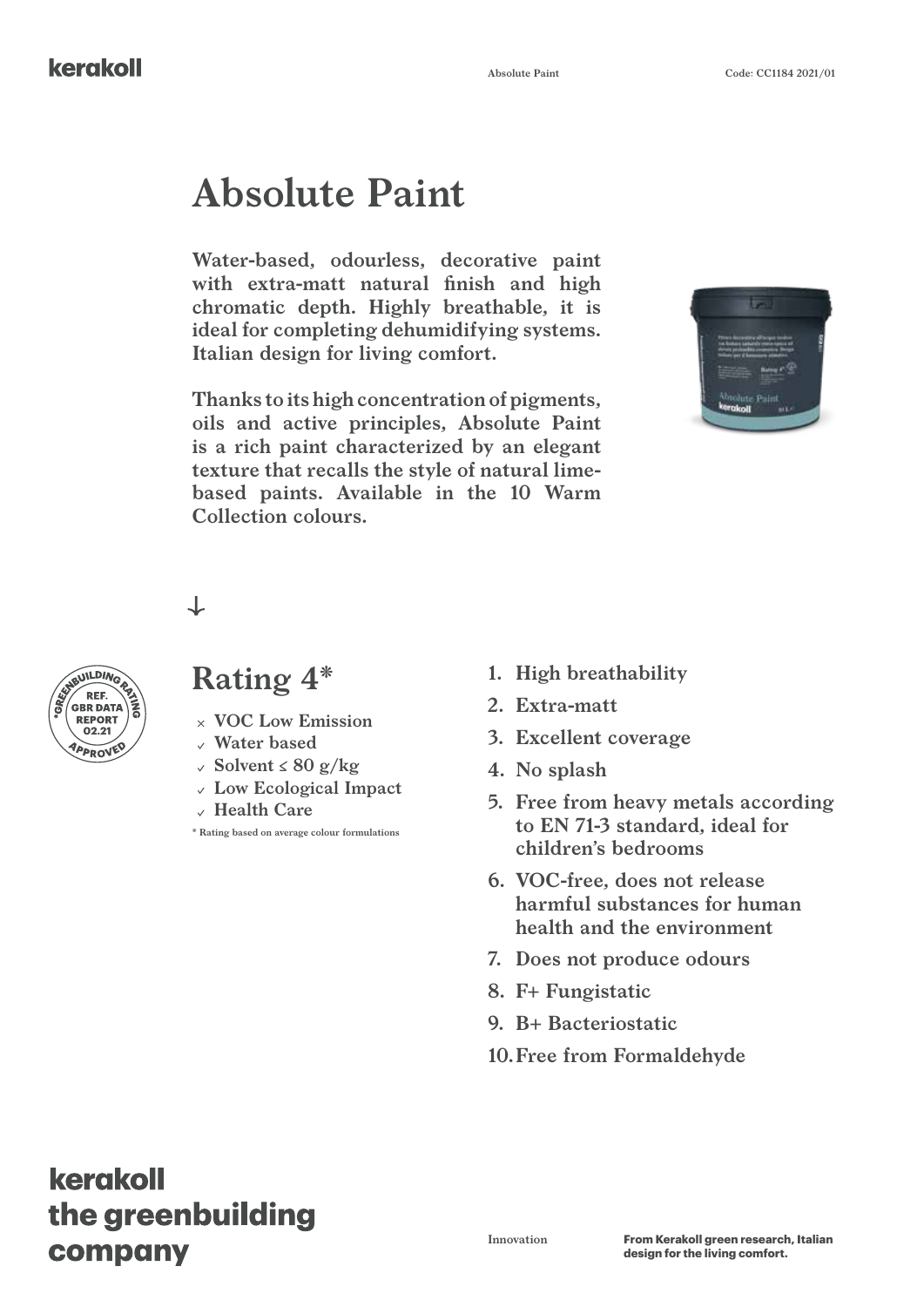# **Areas of application**

- **Decorative and protective paint**
- **Intended use:**
	- **Interior walls and ceilings on:**
	- **- traditional plaster**
	- **- ready mixed plaster**
	- **- dehumidifying plasters**
	- **- prefabricated cement elements**
	- **- gypsum based plaster and plasterboard**
	- **- cement or gypsum based finish plasters**
	- **- old paint layers and coatings in good condition and well anchored to the substrate.**

**Do not use**

**On substrates which are dirty, non-cohesive, powdery. In walls with rising damp without a suitable dehumidifying system.**

### **Instructions for use**

- **Preparation of substrates**
	- **Carefully clean the substrates using suitable equipment to remove all traces of dirt, dust or efflorescences.**

**Completely remove any loose debris or parts that do not fully adhere to the substrate from deteriorated paint coatings and coverings. New render patch layers must be left to cure until the bonding agent has set and primed with Universal Wall Primer; wait for 6 hours before the subsequent paint cycle. On plasters or inconsistent and loose finishing coats, apply Universal Wall Primer. On smooth and compact finishing coats, apply Universal Wall Primer. In the presence of mould or biodeteriorating agents, repair first with Kerakover Activ.**

**Preparation**

**Mix the product before application.**

**Application**

**Using a brush, roller or spray, carefully apply across the entire surface two coats of Absolute Paint either pure or diluted with water by up to 5-10% of the total volume depending on requirements and the tools used; on substrates which are perfectly dry or with a humidity level not greater than 6%.**

**Conditions required for decorating are ambient and substrate temperatures between +5 °C and +30 °C and a relative ambient humidity lower than 80%.**

**Leave at least 6 hours between the first and second coats at 23 °C and R.H. of ≤ 80%. If different batches of product are used, it is suggested to mix different buckets together in order to avoid slight differences in tone.**

**Cleaning**

**Product residues can be removed with running water before the product has hardened.**

### **Special notes**

- **Evaluate seasonal application conditions: different temperature and humidity conditions result in significant differences in paint drying and/or reaction times.**
- **The photographic images in the catalogue and on the website, as well as the colours shown in the samples are to be considered purely indicative.**
- **Use material from a single production batch for each project.**
- **Materials from different batches may have sligth colour and sheen variations.**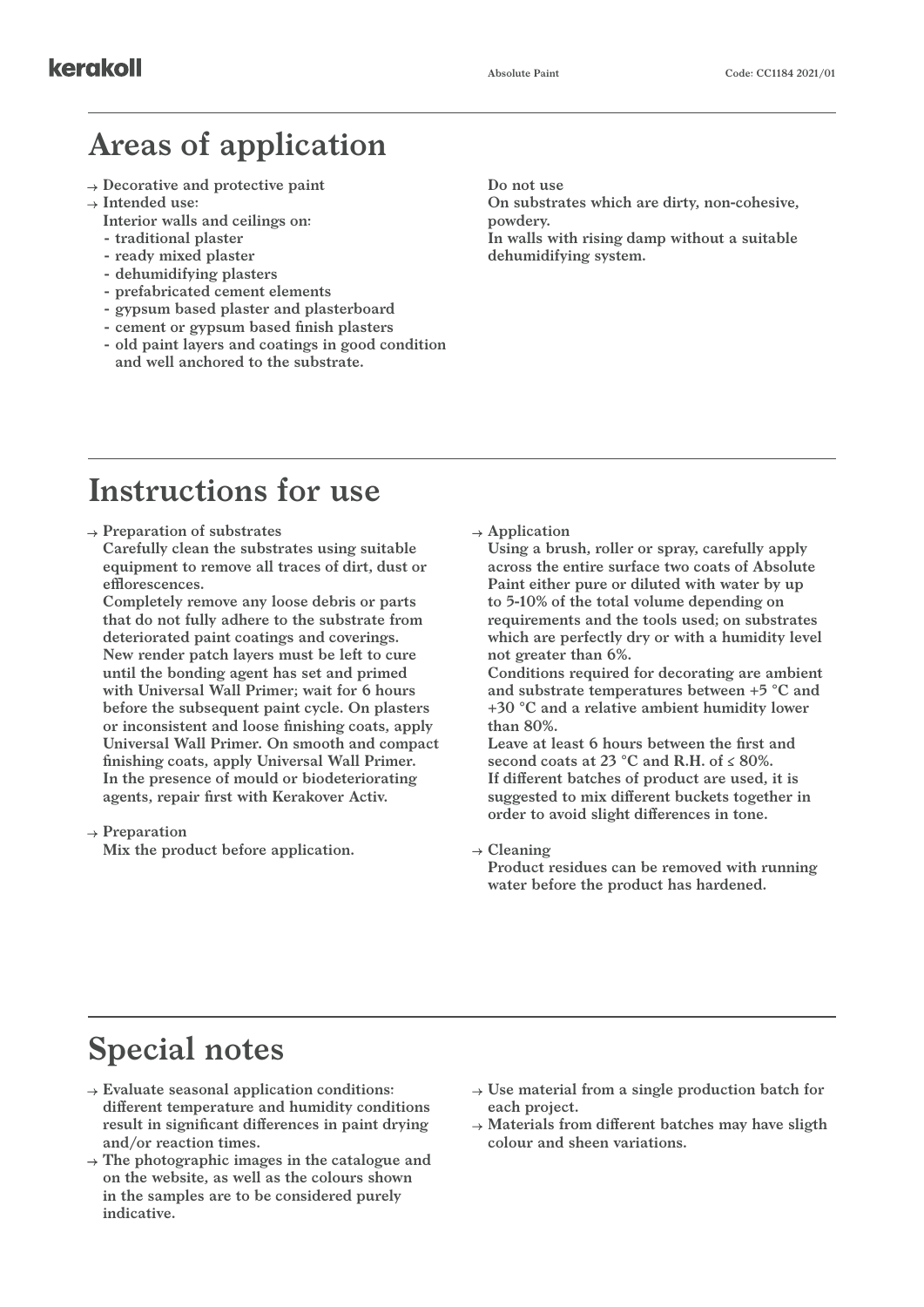#### **Certificates and marks**



# **Abstract**

*Protection and decoration of internal walls and ceilings: made by applying by brush, roller or spray, two coats of a paint, such as Absolute Paint by Kerakoll Spa, GreenBuilding Rating® 4, with a coverage of ≈ 0.15-0.2 l/m2 . Highly breathable, VOC-free, free from heavy metals according to EN 71-3 standard, fungistatic and bacteriostatic. Resistance to wet scrubbing (ISO 11998) > class 2 EN 13300, with permeability to water vapour class V1 (high) according to EN ISO 7783-2 standard.* 

\* Émission dans l'air intérieur Information sur le niveau d'émission de substances volatiles dans l'air intérieur, présentant un risque de toxicité par inhalation, sur une échelle de classe allant de A+ (très faibles émiss

| <b>Technical Data compliant with Kerakoll Quality Standard</b>               |  |  |
|------------------------------------------------------------------------------|--|--|
| white or coloured paint                                                      |  |  |
| $\approx$ 1.3 kg/l                                                           |  |  |
| synthetic resins                                                             |  |  |
| buckets $4-101$                                                              |  |  |
| $\approx$ 12 months from production in the original sealed packaging         |  |  |
| protect from frost, avoid direct exposure to sunlight and sources<br>of heat |  |  |
| from $+5$ °C to $+30$ °C                                                     |  |  |
| $\leq 6\%$                                                                   |  |  |
| Waiting time between $1^{st}$ and $2^{nd}$ coat $\geq 6$ hrs                 |  |  |
| $\approx 0.15 - 0.20$ 1/m <sup>2</sup>                                       |  |  |
|                                                                              |  |  |

Average values taken on Kerakoll Warm Collection colours at a temperature of +20 °C, 65% R.H. and no ventilation. Data may vary depending on specific conditions at the building site: temperature,<br>ventilation and absorbency